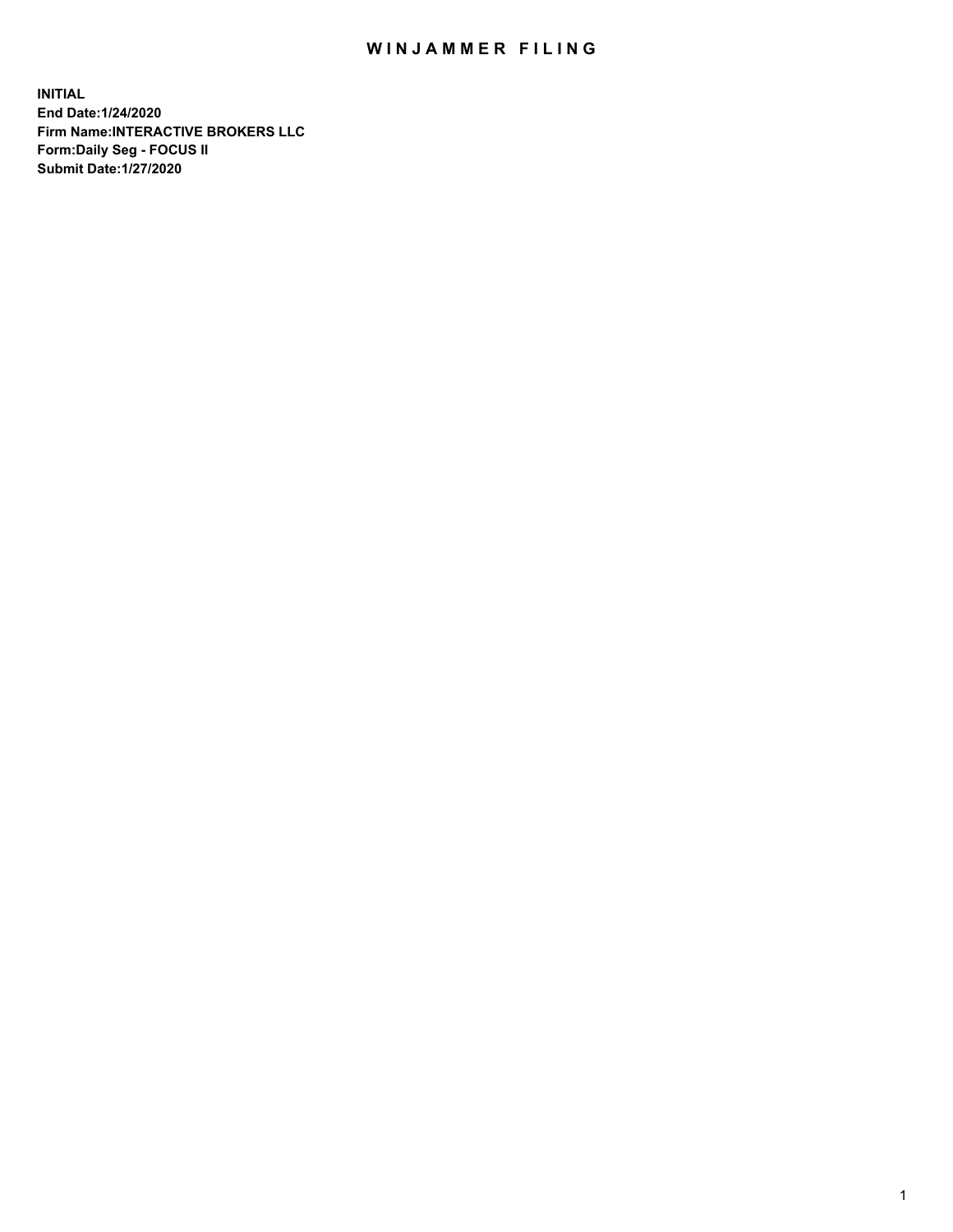**INITIAL End Date:1/24/2020 Firm Name:INTERACTIVE BROKERS LLC Form:Daily Seg - FOCUS II Submit Date:1/27/2020 Daily Segregation - Cover Page**

| Name of Company                                                                                                                                                                                                                                                                                                                | <b>INTERACTIVE BROKERS LLC</b>                                                                 |
|--------------------------------------------------------------------------------------------------------------------------------------------------------------------------------------------------------------------------------------------------------------------------------------------------------------------------------|------------------------------------------------------------------------------------------------|
| <b>Contact Name</b>                                                                                                                                                                                                                                                                                                            | <b>James Menicucci</b>                                                                         |
| <b>Contact Phone Number</b>                                                                                                                                                                                                                                                                                                    | 203-618-8085                                                                                   |
| <b>Contact Email Address</b>                                                                                                                                                                                                                                                                                                   | jmenicucci@interactivebrokers.c<br>om                                                          |
| FCM's Customer Segregated Funds Residual Interest Target (choose one):<br>a. Minimum dollar amount: ; or<br>b. Minimum percentage of customer segregated funds required:% ; or<br>c. Dollar amount range between: and; or<br>d. Percentage range of customer segregated funds required between:% and%.                         | $\overline{\mathbf{0}}$<br>$\overline{\mathbf{0}}$<br>155,000,000 245,000,000<br>00            |
| FCM's Customer Secured Amount Funds Residual Interest Target (choose one):<br>a. Minimum dollar amount: ; or<br>b. Minimum percentage of customer secured funds required:% ; or<br>c. Dollar amount range between: and; or<br>d. Percentage range of customer secured funds required between:% and%.                           | $\overline{\mathbf{0}}$<br>$\overline{\mathbf{0}}$<br>80,000,000 120,000,000<br>0 <sub>0</sub> |
| FCM's Cleared Swaps Customer Collateral Residual Interest Target (choose one):<br>a. Minimum dollar amount: ; or<br>b. Minimum percentage of cleared swaps customer collateral required:% ; or<br>c. Dollar amount range between: and; or<br>d. Percentage range of cleared swaps customer collateral required between:% and%. | $\overline{\mathbf{0}}$<br><u>0</u><br>0 <sub>0</sub><br>00                                    |

Attach supporting documents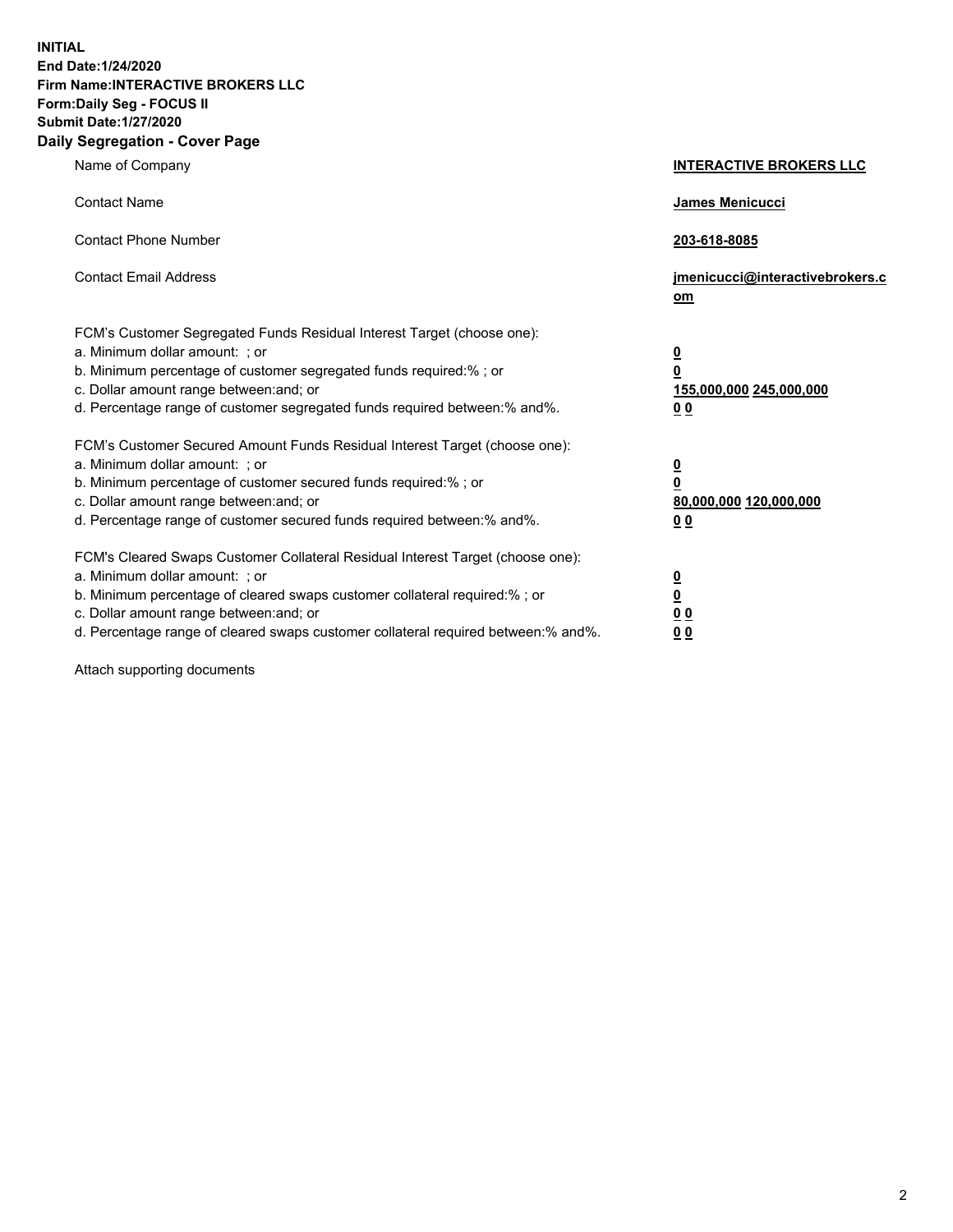**INITIAL End Date:1/24/2020 Firm Name:INTERACTIVE BROKERS LLC Form:Daily Seg - FOCUS II Submit Date:1/27/2020 Daily Segregation - Secured Amounts**

## Foreign Futures and Foreign Options Secured Amounts Amount required to be set aside pursuant to law, rule or regulation of a foreign government or a rule of a self-regulatory organization authorized thereunder **0** [7305] 1. Net ledger balance - Foreign Futures and Foreign Option Trading - All Customers A. Cash **475,416,316** [7315] B. Securities (at market) **0** [7317] 2. Net unrealized profit (loss) in open futures contracts traded on a foreign board of trade **14,819,248** [7325] 3. Exchange traded options a. Market value of open option contracts purchased on a foreign board of trade **194,605** [7335] b. Market value of open contracts granted (sold) on a foreign board of trade **-259,949** [7337] 4. Net equity (deficit) (add lines 1. 2. and 3.) **490,170,220** [7345] 5. Account liquidating to a deficit and account with a debit balances - gross amount **9,945** [7351] Less: amount offset by customer owned securities **0** [7352] **9,945** [7354] 6. Amount required to be set aside as the secured amount - Net Liquidating Equity Method (add lines 4 and 5) **490,180,165** [7355] 7. Greater of amount required to be set aside pursuant to foreign jurisdiction (above) or line 6. **490,180,165** [7360] FUNDS DEPOSITED IN SEPARATE REGULATION 30.7 ACCOUNTS 1. Cash in banks A. Banks located in the United States **58,902,180** [7500] B. Other banks qualified under Regulation 30.7 **0** [7520] **58,902,180** [7530] 2. Securities A. In safekeeping with banks located in the United States **467,377,562** [7540] B. In safekeeping with other banks qualified under Regulation 30.7 **0** [7560] **467,377,562** [7570] 3. Equities with registered futures commission merchants A. Cash **0** [7580] B. Securities **0** [7590] C. Unrealized gain (loss) on open futures contracts **0** [7600] D. Value of long option contracts **0** [7610] E. Value of short option contracts **0** [7615] **0** [7620] 4. Amounts held by clearing organizations of foreign boards of trade A. Cash **0** [7640] B. Securities **0** [7650] C. Amount due to (from) clearing organization - daily variation **0** [7660] D. Value of long option contracts **0** [7670] E. Value of short option contracts **0** [7675] **0** [7680] 5. Amounts held by members of foreign boards of trade A. Cash **80,720,732** [7700] B. Securities **0** [7710] C. Unrealized gain (loss) on open futures contracts **8,415,499** [7720] D. Value of long option contracts **194,605** [7730] E. Value of short option contracts **-259,949** [7735] **89,070,887** [7740] 6. Amounts with other depositories designated by a foreign board of trade **0** [7760] 7. Segregated funds on hand **0** [7765] 8. Total funds in separate section 30.7 accounts **615,350,629** [7770] 9. Excess (deficiency) Set Aside for Secured Amount (subtract line 7 Secured Statement Page 1 from Line 8) **125,170,464** [7380] 10. Management Target Amount for Excess funds in separate section 30.7 accounts **80,000,000** [7780] 11. Excess (deficiency) funds in separate 30.7 accounts over (under) Management Target **45,170,464** [7785]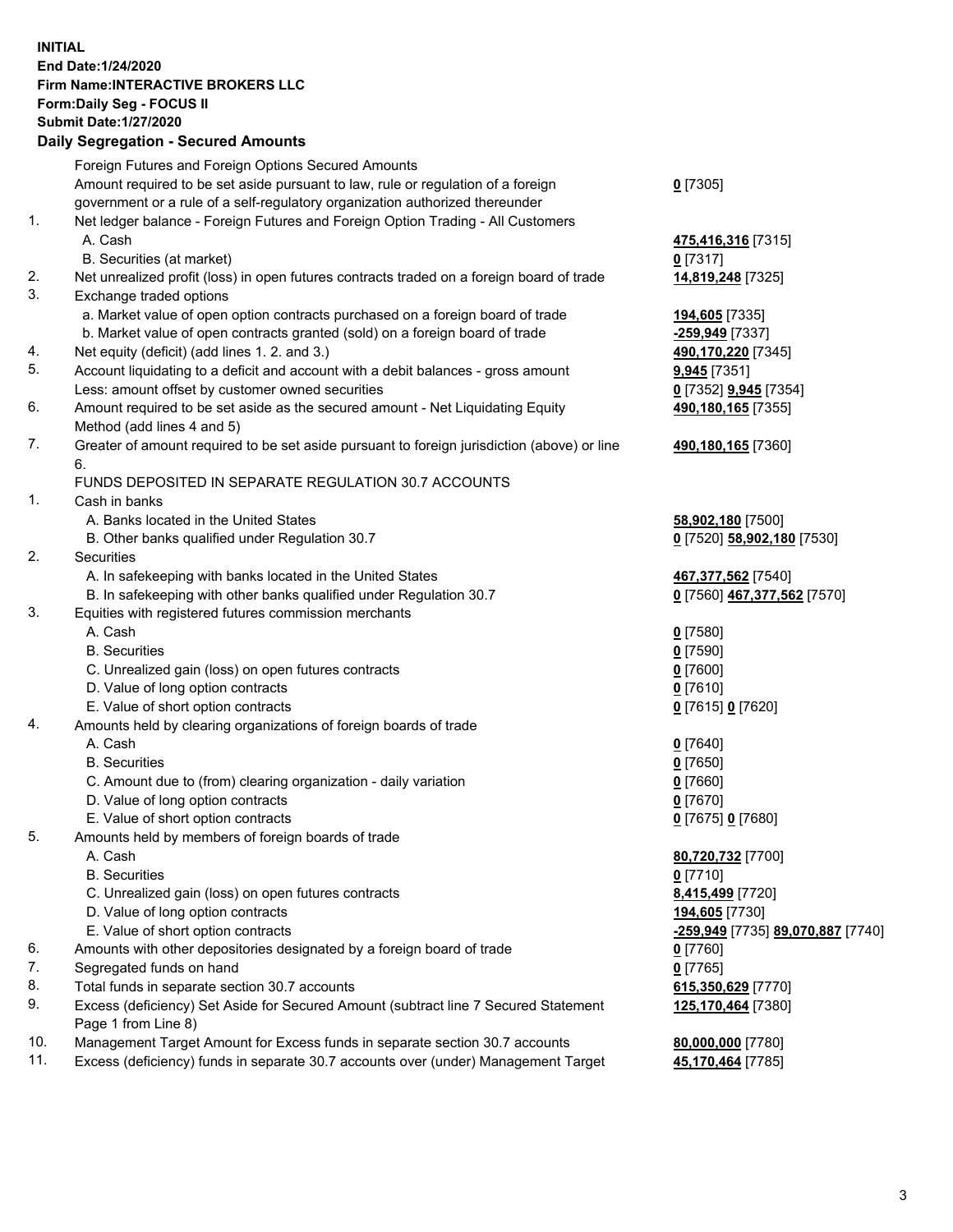**INITIAL End Date:1/24/2020 Firm Name:INTERACTIVE BROKERS LLC Form:Daily Seg - FOCUS II Submit Date:1/27/2020 Daily Segregation - Segregation Statement** SEGREGATION REQUIREMENTS(Section 4d(2) of the CEAct) 1. Net ledger balance A. Cash **4,177,404,604** [7010] B. Securities (at market) **0** [7020] 2. Net unrealized profit (loss) in open futures contracts traded on a contract market **-36,482,713** [7030] 3. Exchange traded options A. Add market value of open option contracts purchased on a contract market **200,809,589** [7032] B. Deduct market value of open option contracts granted (sold) on a contract market **-243,609,318** [7033] 4. Net equity (deficit) (add lines 1, 2 and 3) **4,098,122,162** [7040] 5. Accounts liquidating to a deficit and accounts with debit balances - gross amount **936,832** [7045] Less: amount offset by customer securities **0** [7047] **936,832** [7050] 6. Amount required to be segregated (add lines 4 and 5) **4,099,058,994** [7060] FUNDS IN SEGREGATED ACCOUNTS 7. Deposited in segregated funds bank accounts A. Cash **1,035,537,545** [7070] B. Securities representing investments of customers' funds (at market) **1,854,890,120** [7080] C. Securities held for particular customers or option customers in lieu of cash (at market) **0** [7090] 8. Margins on deposit with derivatives clearing organizations of contract markets A. Cash **12,030,860** [7100] B. Securities representing investments of customers' funds (at market) **1,467,678,745** [7110] C. Securities held for particular customers or option customers in lieu of cash (at market) **0** [7120] 9. Net settlement from (to) derivatives clearing organizations of contract markets **-26,796,289** [7130] 10. Exchange traded options A. Value of open long option contracts **200,671,993** [7132] B. Value of open short option contracts **-243,507,002** [7133] 11. Net equities with other FCMs A. Net liquidating equity **0** [7140] B. Securities representing investments of customers' funds (at market) **0** [7160] C. Securities held for particular customers or option customers in lieu of cash (at market) **0** [7170] 12. Segregated funds on hand **0** [7150] 13. Total amount in segregation (add lines 7 through 12) **4,300,505,972** [7180] 14. Excess (deficiency) funds in segregation (subtract line 6 from line 13) **201,446,978** [7190] 15. Management Target Amount for Excess funds in segregation **155,000,000** [7194] **46,446,978** [7198]

16. Excess (deficiency) funds in segregation over (under) Management Target Amount Excess